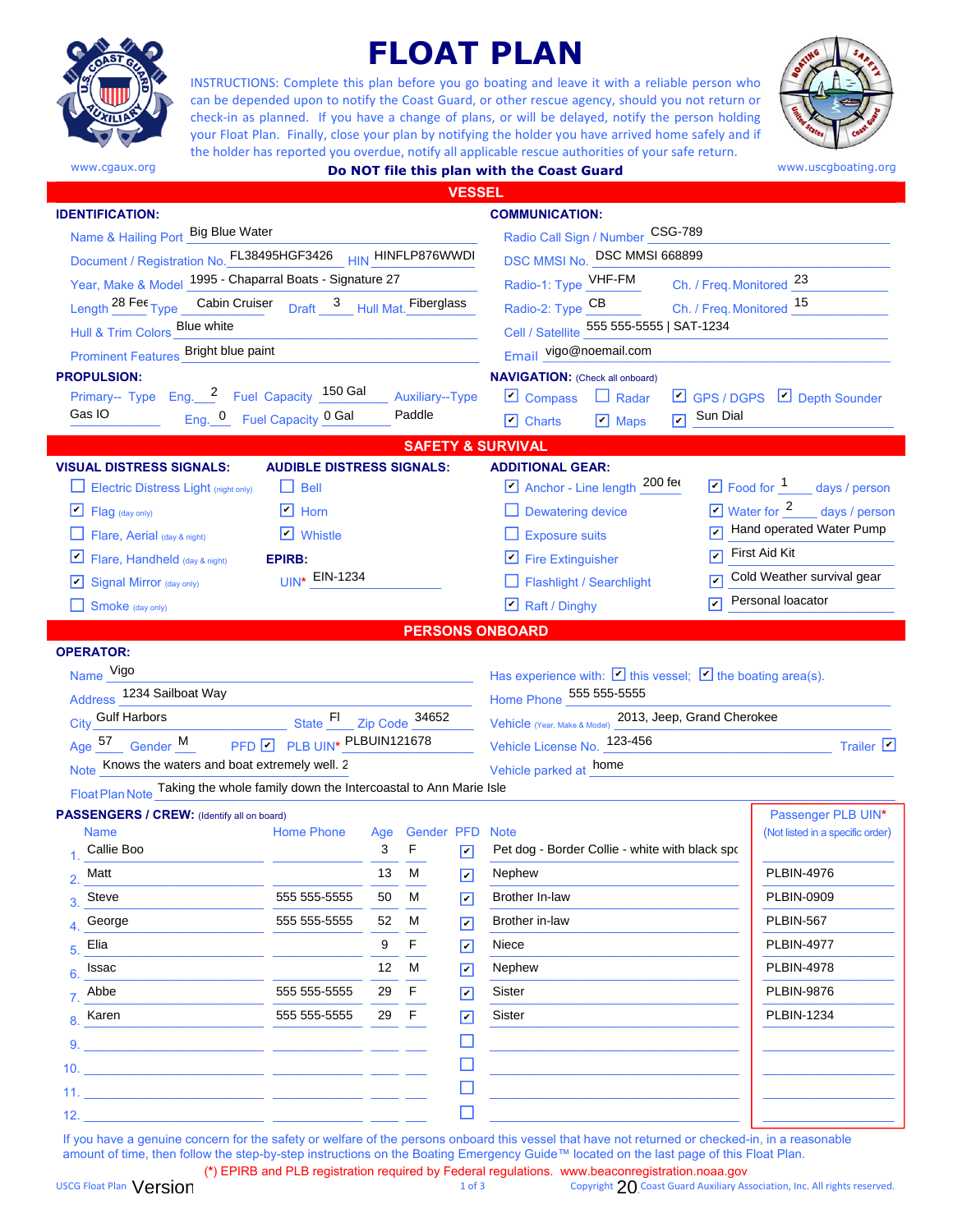

## **FLOAT PLAN** continued

INSTRUCTIONS: Complete this plan before you go boating and leave it with a reliable person who can be depended upon to notify the Coast Guard, or other rescue agency, should you not return or check-in as planned. If you have a change of plans, or will be delayed, notify the person holding your Float Plan. Finally, close your plan by notifying the holder you have arrived home safely and if the holder has reported you overdue, notify all applicable rescue authorities of your safe return.



| www.cgaux.org | Do NOT file this plan with the U.S. Coast Guard | www.uscgboating.org |
|---------------|-------------------------------------------------|---------------------|
|---------------|-------------------------------------------------|---------------------|

| <b>CONTACTS</b>                   |                             |
|-----------------------------------|-----------------------------|
| 1 Carlos<br>Contact               | Phone Number 555 555-5555   |
| Contact 2                         | <b>Phone Number</b>         |
| <b>Rescue Authority RCC Miami</b> | Phone Number (305) 415-6800 |

| <b>ITINERARY</b> |                         |                    |             |                                          |                       |                        |                      |
|------------------|-------------------------|--------------------|-------------|------------------------------------------|-----------------------|------------------------|----------------------|
|                  |                         | <b>DATE</b>        | <b>TIME</b> | <b>LOCATION / WAYPOINT</b>               | <b>MODE OF TRAVEL</b> | <b>REASON FOR STOP</b> | <b>CHECK-IN TIME</b> |
| $\overline{1}$   | Depart                  | 06/27/201          | 09:00       | New Port Richey, Florida - Start of Trip |                       |                        |                      |
| $\overline{2}$   | <b>Arrive</b>           | 06/27/201          | 09:30       | Sandbar off North Anclote Key            |                       | Rest                   |                      |
|                  | Depart                  | 06/27/201<br>10:30 |             |                                          | Other                 |                        |                      |
| 3                | Arrive                  | 06/27/201          | 11:00       | Caldesi Island                           |                       | Eat                    |                      |
|                  | <b>Depart</b>           | 06/27/201          | 12:00       |                                          | Walking               |                        |                      |
| 4                | Arrive                  | 06/27/201          | 13:00       | Intercoastal Waterway                    |                       | SightSeeing            |                      |
|                  | <b>Depart</b>           | 06/27/201          | 14:00       |                                          | Boat                  |                        |                      |
| 5                | <b>Arrive</b>           | 06/27/201          | 14:30       | Anna Marie Island                        |                       | MeetFriends            |                      |
|                  | <b>Depart</b>           | 06/27/201          | 17:30       |                                          | <b>Bicycle</b>        |                        |                      |
| 6                | <b>Arrive</b>           | 06/27/201          | 18:30       | <b>Tarpon Sponge Docks</b>               |                       | Eat                    |                      |
|                  | Depart                  | 06/27/201          | 20:00       |                                          | Walking               |                        |                      |
| $\overline{7}$   | Arrive                  | 06/27/201          | 22:00       | New Port Richey, Florida - End of Trip   |                       |                        |                      |
|                  | <b>Depart</b>           |                    |             |                                          |                       |                        |                      |
| 8                | Arrive                  |                    |             |                                          |                       |                        |                      |
|                  | Depart                  |                    |             |                                          |                       |                        |                      |
| 9                | <b>Arrive</b>           |                    |             |                                          |                       |                        |                      |
|                  | <b>Depart</b>           |                    |             |                                          |                       |                        |                      |
| 10               | <b>Arrive</b>           |                    |             |                                          |                       |                        |                      |
|                  | Depart                  |                    |             |                                          |                       |                        |                      |
| 11               | Arrive                  |                    |             |                                          |                       |                        |                      |
|                  | <b>Depart</b>           |                    |             |                                          |                       |                        |                      |
| 12               | Arrive                  |                    |             |                                          |                       |                        |                      |
|                  | Depart                  |                    |             |                                          |                       |                        |                      |
| 13               | <b>Arrive</b>           |                    |             |                                          |                       |                        |                      |
|                  | Depart<br><b>Arrive</b> |                    |             |                                          |                       |                        |                      |
| 14               | Depart                  |                    |             |                                          |                       |                        |                      |
|                  | Arrive                  |                    |             |                                          |                       |                        |                      |
| 15               | <b>Depart</b>           |                    |             |                                          |                       |                        |                      |
|                  | Arrive                  |                    |             |                                          |                       |                        |                      |
| 16               | Depart                  |                    |             |                                          |                       |                        |                      |
|                  | <b>Arrive</b>           |                    |             |                                          |                       |                        |                      |
| 17               | Depart                  |                    |             |                                          |                       |                        |                      |
|                  | Arrive                  |                    |             |                                          |                       |                        |                      |
| 18               | <b>Depart</b>           |                    |             |                                          |                       |                        |                      |
|                  | Arrive                  |                    |             |                                          |                       |                        |                      |
| 19               | <b>Depart</b>           |                    |             |                                          |                       |                        |                      |
|                  | <b>Arrive</b>           |                    |             |                                          |                       |                        |                      |
| 20               | Depart                  |                    |             |                                          |                       |                        |                      |
| 21               | Arrive                  |                    |             |                                          |                       |                        |                      |

If you have a genuine concern for the safety or welfare of the persons onboard this vessel that have not returned or checked-in, in a reasonable amount of time, then follow the step-by-step instructions on the Boating Emergency Guide™ located on the last page of this Float Plan.